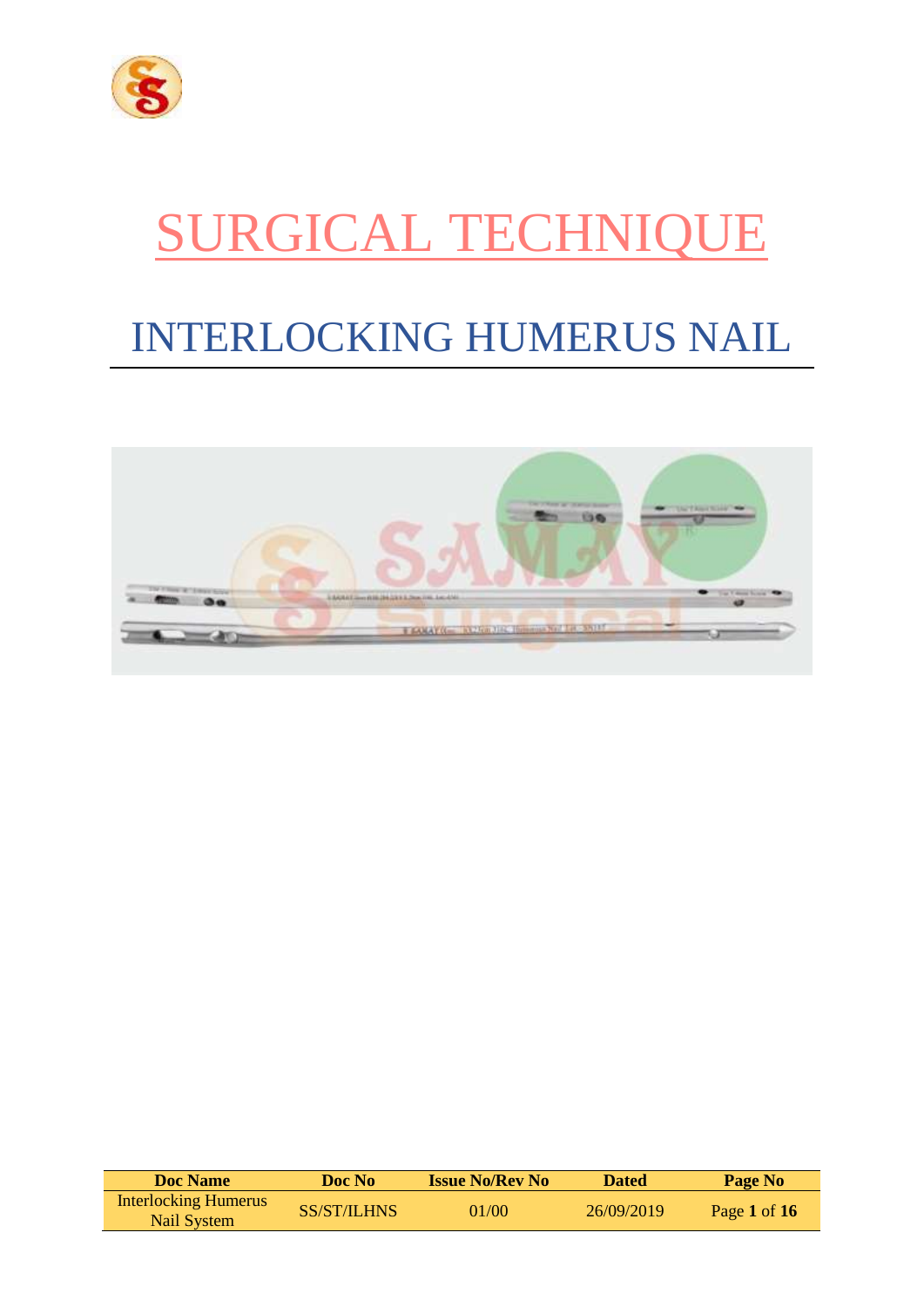

| <b>NAILS</b>                                                                                                                                                                                                                                                                       |  |
|------------------------------------------------------------------------------------------------------------------------------------------------------------------------------------------------------------------------------------------------------------------------------------|--|
| INTER-LOCKING HUMERUS NAIL (SOLID) (6.0 mm)                                                                                                                                                                                                                                        |  |
| Catalogue Number:<br>$\bullet$<br><b>Stainless Steel: SS 203</b><br>Titanium: TT 203                                                                                                                                                                                               |  |
| Available in Stainless Steel 316L and Titanium Grade 5<br>$\bullet$                                                                                                                                                                                                                |  |
| Length: 20cm to 30cm<br>$\bullet$<br>Diameter: 6mm<br>$\bullet$                                                                                                                                                                                                                    |  |
| INTER-LOCKING HUMERUS NAIL (SOLID) (7.0 mm)<br>Catalogue Number:<br>$\bullet$<br><b>Stainless Steel: SS 203</b><br>Titanium: TT 203                                                                                                                                                |  |
| Available in Stainless Steel 316L and Titanium Grade 5<br>$\bullet$<br>Length: 20cm to 30cm<br>$\bullet$<br>Diameter: 7mm<br>$\bullet$                                                                                                                                             |  |
| INTER-LOCKING HUMERUS NAIL (CANNULATED) (6.0 mm)<br>Catalogue Number:<br>$\bullet$<br>Stainless Steel: SS 204<br>Titanium: TT 204                                                                                                                                                  |  |
| Available in Stainless Steel 316L and Titanium Grade 5<br>$\bullet$<br>Length: 20cm to 30cm<br>$\bullet$<br>Diameter: 6mm<br>$\bullet$                                                                                                                                             |  |
| INTER-LOCKING HUMERUS NAIL (CANNULATED) (7.0 mm)<br>Catalogue Number:<br>$\bullet$<br><b>Stainless Steel: SS 204</b><br>Titanium: TT 204<br>Available in Stainless Steel 316L and Titanium Grade 5<br>$\bullet$<br>Length: 20cm to 30cm<br>$\bullet$<br>Diameter: 7mm<br>$\bullet$ |  |
|                                                                                                                                                                                                                                                                                    |  |

| Doc Name                                   | Doc No      | <b>Issue No/Rev No</b> | <b>Dated</b> | Page No        |
|--------------------------------------------|-------------|------------------------|--------------|----------------|
| <b>Interlocking Humerus</b><br>Nail System | SS/ST/ILHNS | 01/00                  | 26/09/2019   | Page 2 of $16$ |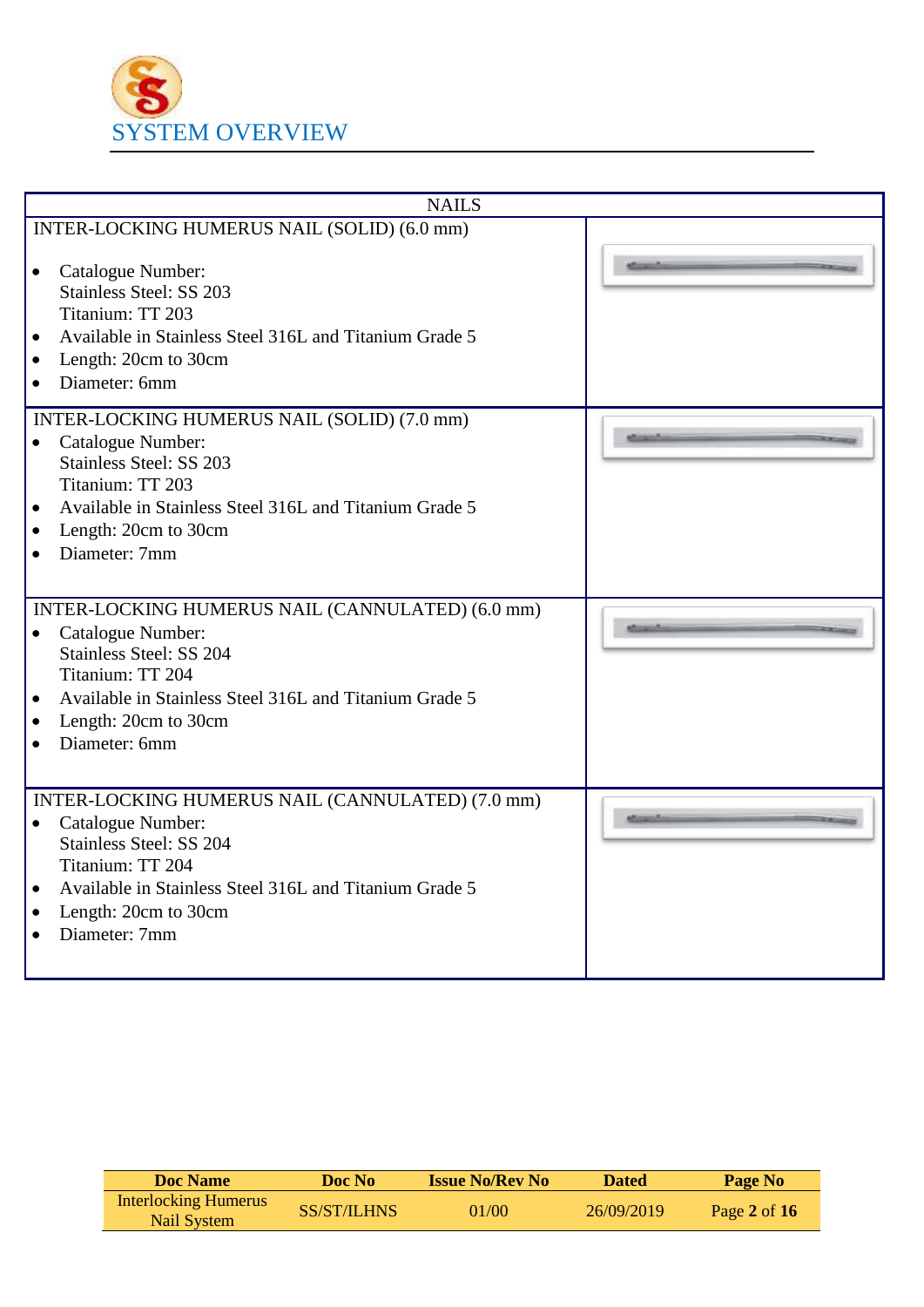

|           | INTER-LOCKING HUMERUS NAIL (CANNULATED) (8.0 mm)       |                                             |
|-----------|--------------------------------------------------------|---------------------------------------------|
|           | Catalogue Number:                                      |                                             |
|           | Stainless Steel: SS 204                                |                                             |
|           | Titanium: TT 204                                       |                                             |
|           |                                                        |                                             |
| $\bullet$ | Available in Stainless Steel 316L and Titanium Grade 5 |                                             |
| $\bullet$ | Length: 20cm to 30cm                                   |                                             |
| $\bullet$ | Diameter: 8 mm                                         |                                             |
|           |                                                        |                                             |
|           | <b>CAP FOR HUMERUS NAIL</b>                            |                                             |
|           |                                                        |                                             |
| $\bullet$ | Catalogue Number:                                      |                                             |
|           | Stainless Steel: SS 200-01                             |                                             |
|           | Titanium: TT 200-01                                    |                                             |
|           | 2.9 mm INTER-LOCKING SCREW                             |                                             |
|           |                                                        |                                             |
| $\bullet$ | Catalogue Number:                                      |                                             |
|           | Stainless Steel: SS 212                                | <b><i><u><b><i>PERSONAL</i></b></u></i></b> |
|           | Titanium: TT 212                                       |                                             |
| $\bullet$ | Available in Stainless Steel 316L and Titanium Grade 5 |                                             |
| $\bullet$ | Length: 16mm to 50mm                                   |                                             |
| $\bullet$ | Diameter: 2.9mm                                        |                                             |
|           | 3.4 mm INTER-LOCKING SCREW                             |                                             |
|           |                                                        |                                             |
| $\bullet$ | Catalogue Number:                                      |                                             |
|           | Stainless Steel: SS 212                                |                                             |
|           | Titanium: TT 212                                       |                                             |
| $\bullet$ | Available in Stainless Steel 316L and Titanium Grade 5 |                                             |
| $\bullet$ | Length: 16mm to 50mm                                   |                                             |
| $\bullet$ | Diameter: 3.4mm                                        |                                             |
|           | 3.9 mm INTER-LOCKING SCREW                             |                                             |
|           |                                                        |                                             |
| ٠         | Catalogue Number:                                      |                                             |
|           | Stainless Steel: SS 213                                |                                             |
|           | Titanium: TT 213                                       | and it is a dealer to the third of          |
|           |                                                        |                                             |
| $\bullet$ | Available in Stainless Steel 316L and Titanium Grade 5 |                                             |
| $\bullet$ | Length: 16mm to 50mm                                   |                                             |
|           | Diameter: 3.9mm                                        |                                             |

| Doc Name                                   | Doc No             | <b>Issue No/Rev No</b> | <b>Dated</b> | Page No          |
|--------------------------------------------|--------------------|------------------------|--------------|------------------|
| <b>Interlocking Humerus</b><br>Nail System | <b>SS/ST/ILHNS</b> | 01/00                  | 26/09/2019   | Page $3$ of $16$ |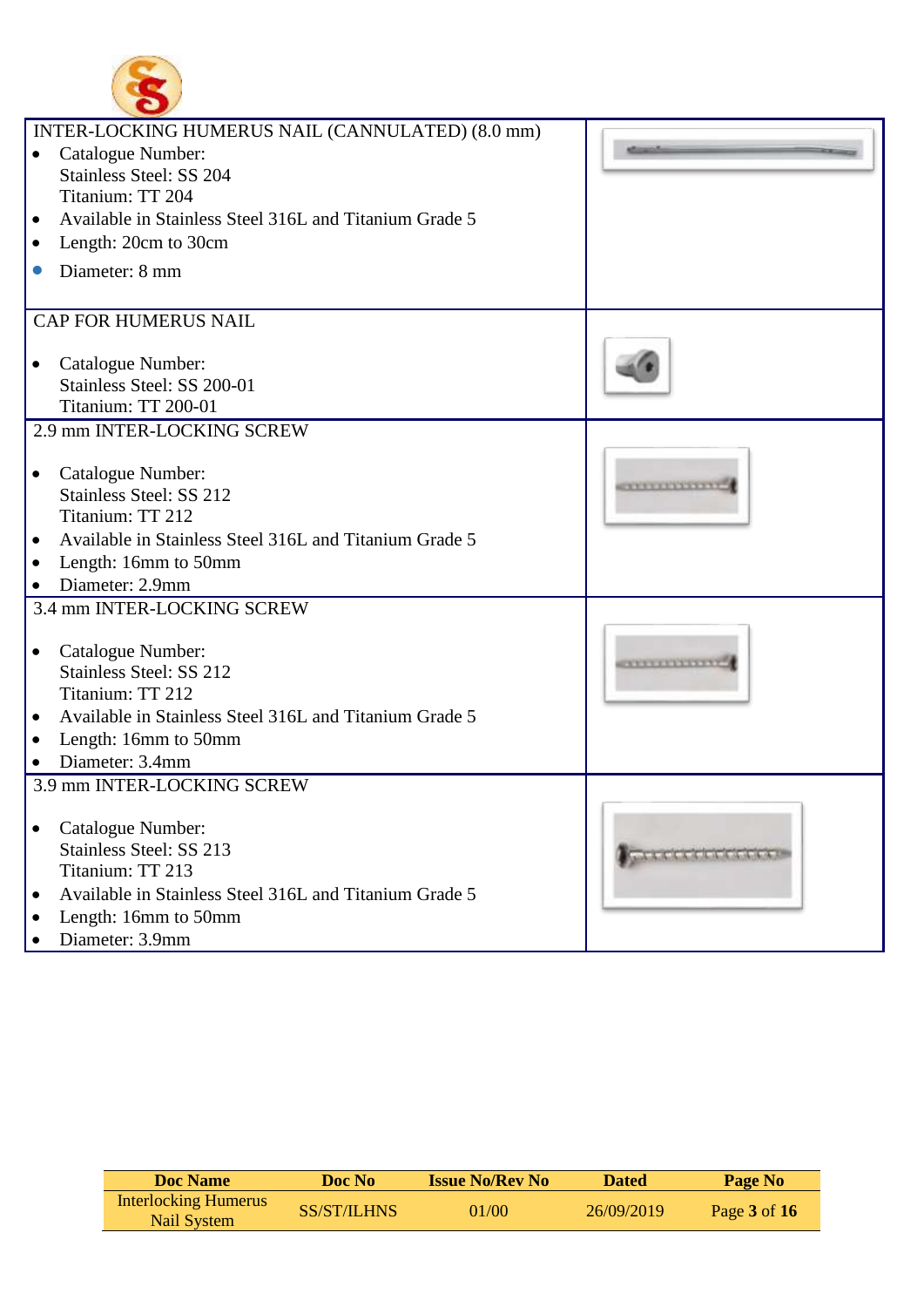

| <b>GUIDE WIRE (SIMPLE)</b> |                                                                                                               |  |
|----------------------------|---------------------------------------------------------------------------------------------------------------|--|
| $\bullet$<br>$\bullet$     | Catalogue number-<br>Stainless Steel 316L: SS 291-018<br>Available in Stainless Steel 316L<br>Diameter: 1.8mm |  |
|                            | <b>INSTRUMENT SET DETAILS</b>                                                                                 |  |
| <b>SIS 117</b>             | <b>Humuras Nail Instruments</b>                                                                               |  |
| SIS 117-001                | ProgzimalZig                                                                                                  |  |
| SIS 117-002                | <b>Conical Bolt</b>                                                                                           |  |
| SIS 117-003                | <b>Main Sleeve</b>                                                                                            |  |
| SIS 117-004                | Drill Sleeve 2.7mm                                                                                            |  |
| SIS 117-005                | <b>Extractor Bolt</b>                                                                                         |  |
| SIS 117-006                | <b>Distal Device</b>                                                                                          |  |
| SIS 117-007                | Device Locking Bolt                                                                                           |  |
| SIS 117-008                | <b>Compression Device</b>                                                                                     |  |
| SIS 117-009                | <b>Compression Screw</b>                                                                                      |  |
| SIS 117-010                | Troccar                                                                                                       |  |
| SIS 117-011                | <b>Bone Awl</b>                                                                                               |  |
| SIS 117-012                | Spanner                                                                                                       |  |
| SIS 117-013                | Depth Gauge                                                                                                   |  |
| SIS 117-014                | Hammer                                                                                                        |  |
| SIS 117-015                | <b>Hammering Bolt</b>                                                                                         |  |
| SIS 117-016                | Impactor / Extractor                                                                                          |  |
| SIS 117-017                | Screw Driver (3.4 mm)                                                                                         |  |
| SIS 117-018                | Guid Wire 1.8mm X 20"                                                                                         |  |
| SIS 117-019                | Drill Bit Dia. 2.7 mm X 10"                                                                                   |  |
| SIS 117-020                | Box - for Int. system - Humuras Nail                                                                          |  |

| Doc Name                                   | Doc No             | <b>Issue No/Rev No</b> | <b>Dated</b> | Page No        |
|--------------------------------------------|--------------------|------------------------|--------------|----------------|
| <b>Interlocking Humerus</b><br>Nail System | <b>SS/ST/ILHNS</b> | 01/00                  | 26/09/2019   | Page 4 of $16$ |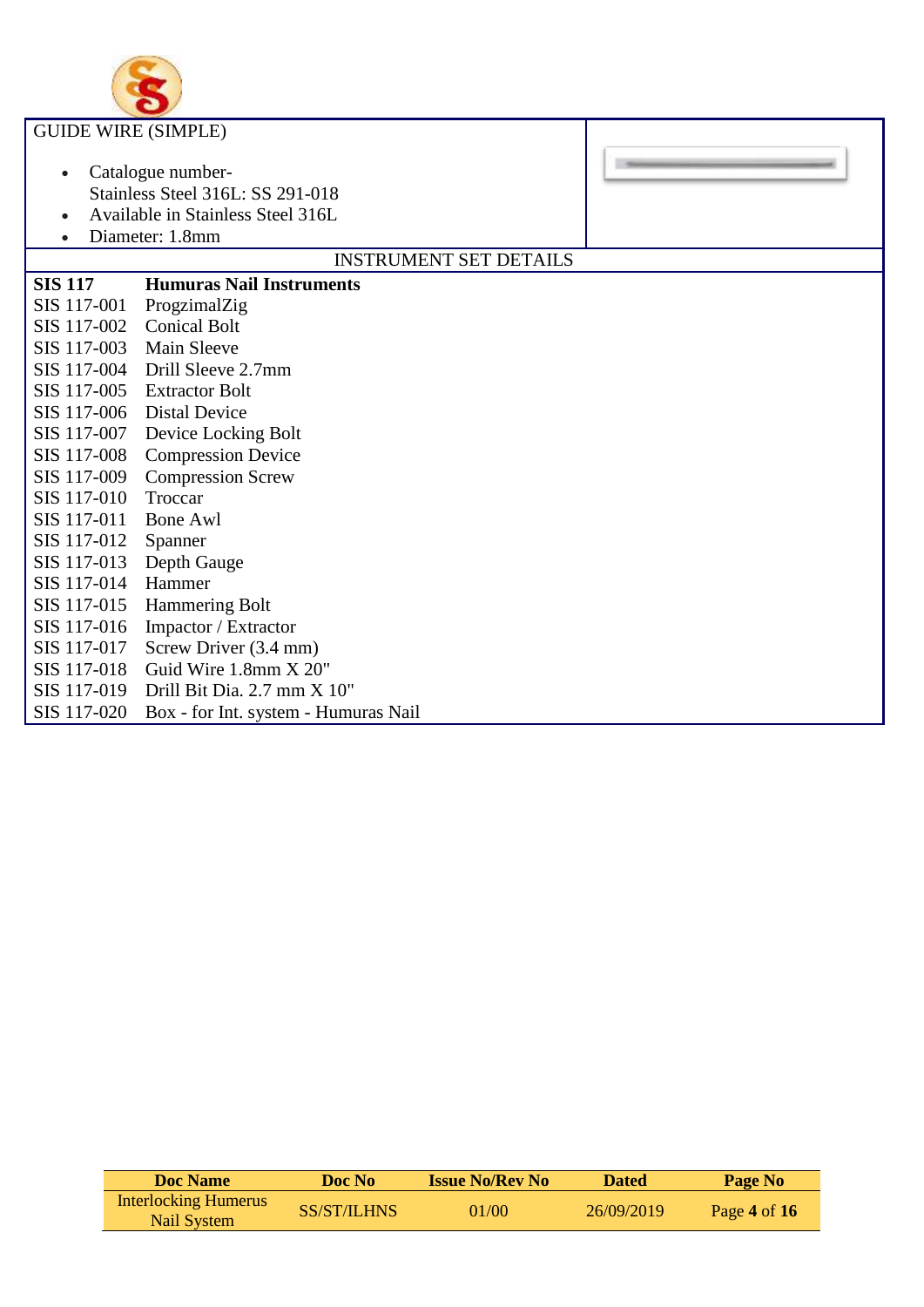

TheHumerus Nail System consists of all implants and instruments necessary for Humerus fracture fixation.

Screw places: 3.9mm/3.4mm/ 2.9mm

## **INDICATIONS:**

The interlocking humerus nail can be used for an antegrade or retrograde insertion in the humeral shaft, and can be employed universally for the left and right humeri.

## **CONTRAINDICATIONS:**

- Any active or suspected latent infection or marked local inflammation in or about the affected area.
- Compromised vascularity that would inhibit adequate blood supply to the fracture or the operative site.
- Bone stock compromised by disease, infection or prior implantation that cannot provide adequate support and/or fixation of the devices.
- Material sensitivity, documented or suspected.
- Obesity. An overweight or obese patient can produce loads on the implant that can lead to failure of the fixation of the device or to failure of the device itself.
- Patients having inadequate tissue coverage over the operative site.

#### **PRECAUTIONS:**

An implant shall never be reused. Previous stresses may have created imperfections which can lead to device failure. Instruments shall be inspected for wear or damage prior to usage. Protect implant appliances against scratching and nicking. Such stress concentrations can lead to failure.

**Single Brand Usage**: Implant components from one manufacture should not be used with those of another. Implants from each manufacture may have metal, dimensions and design differences so that the use in conjunction with different brands of devices may lead to inadequate fixation or adverse performances of the devices.

#### **ADVERSE REACTIONS:**

- Clinical failure (i.e. pain or injury) due to bending, loosening, breakage of implant, loose fixation, dislocation and/or migration
- Pain, discomfort, and/or abnormal sensations due to the presence of the implant.
- Primary and/or secondary infections.
- Allergic reactions to implant material.
- Necrosis of bone or decrease of bone density.
- Injury to vessels, nerves and organs.
- Elevated fibrotic tissue reaction around the surgical area.

| Doc Name                                   | Doc No      | <b>Issue No/Rev No</b> | <b>Dated</b> | Page No          |
|--------------------------------------------|-------------|------------------------|--------------|------------------|
| <b>Interlocking Humerus</b><br>Nail System | SS/ST/ILHNS | 01/00                  | 26/09/2019   | Page $5$ of $16$ |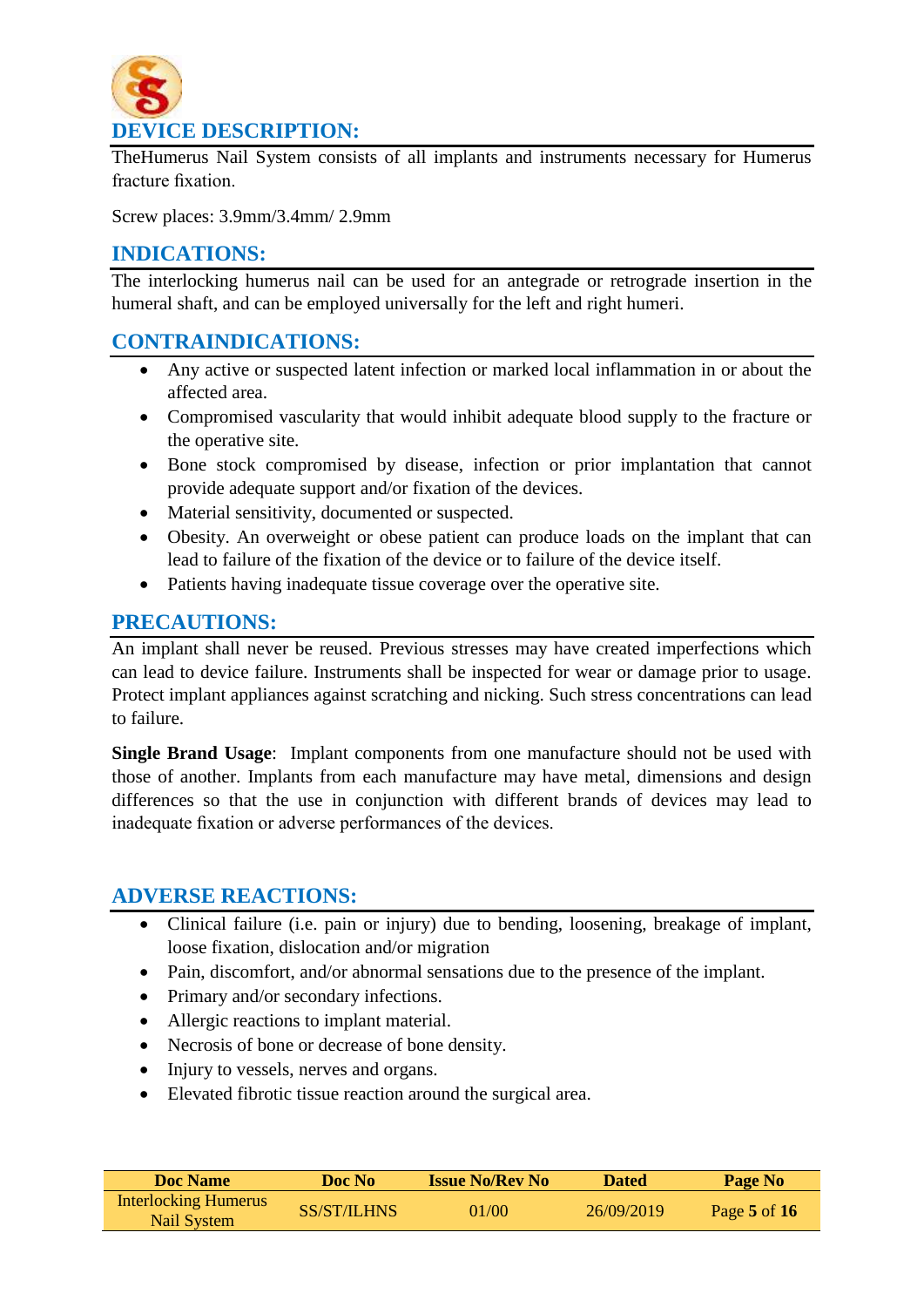

## **SURGICAL TECHNIQUE:**

**Patient positioning:** Place the patient in a modified lateral position. Use an OR table that is completely radiolucent. The table setup should permit full C-arm visualization of the entire Humerus in the AP and lateral view. Place the C-arm opposite the surgeon and orient it perpendicular to the longitudinal axis of the Humerus shaft in the AP view. Obtain the scapular "Y" lateral view by bringing the C-arm through a 90° arc and projecting the beam directly at the glenoid.

#### **Confirm nail length:**

The approximate nail length can be determined preoperatively. Measure the length of the unfracturedhumerus from its head to the olecranon fossa and deduct 3–5 cm from the measured distance

**Confirm nail diameter:** Position the image intensifier for a lateromedial view of the humerus. Hold the radiographic medullary canal estimator over the humerus with the diameter gauge centered over the medullary canal at the narrowest part that will contain the nail. Read the diameter measurement on the circular indicator that fills the canal.

**Doc Name Doc No Issue No/Rev No Dated Page No** Interlocking Humerus Nail System SS/ST/ILHNS 01/00 26/09/2019 Page **<sup>6</sup>** of **<sup>16</sup>**





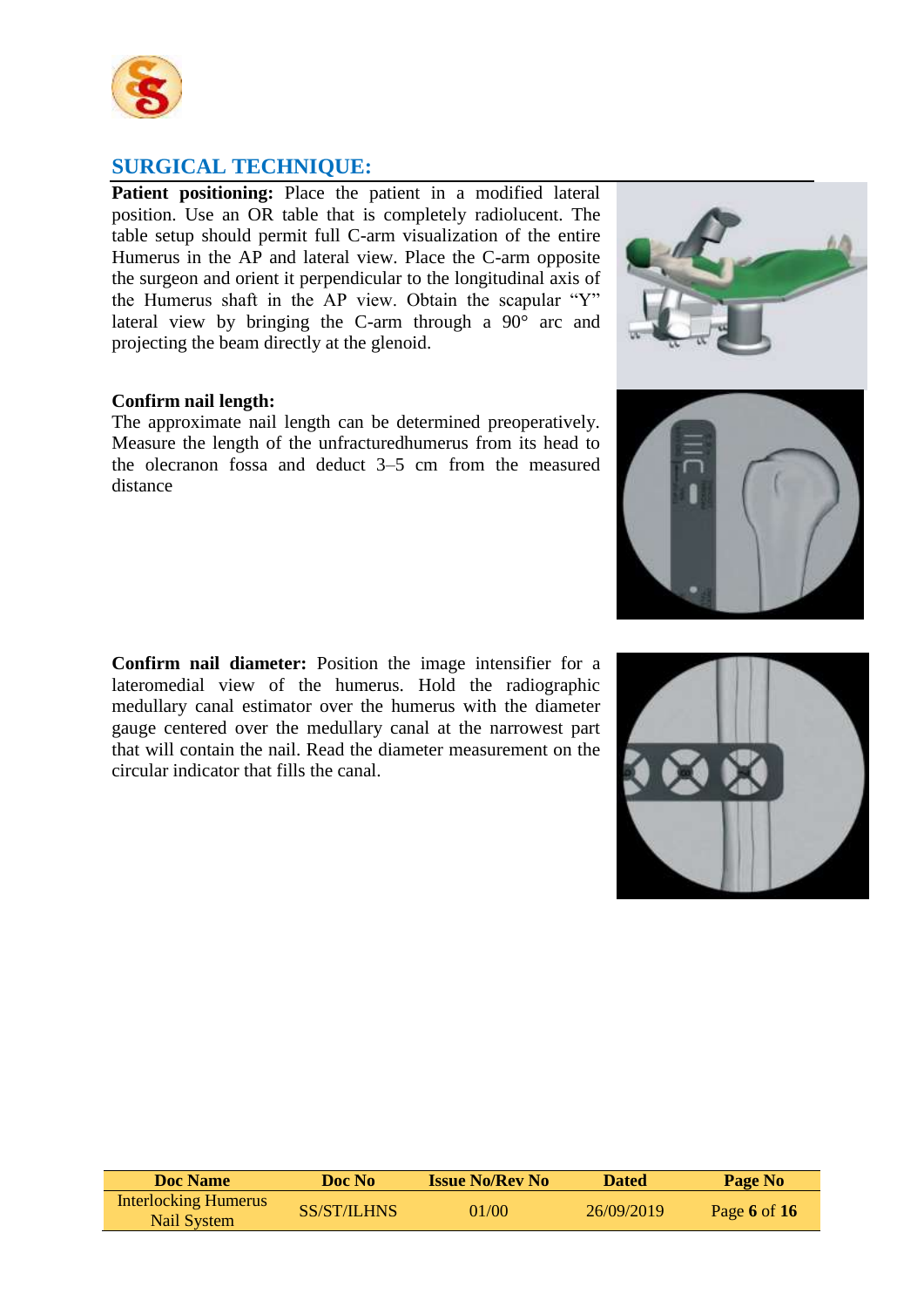

**Determine entry point:** Make the initial incision anterolateral to the acromion process and split the deltoid muscle longitudinally. Palpate the greater tuberosity, identify – but do not expose – the supraspinatus tendon and split the mid-section lengthwise. Avoid any additional injury to the rotator cuff at all costs. The arm can be adducted across the chest in order to gain better access to the proximal humerus. The antegrade insertion point for the Expert Humeral Nail is located on the extended axis of the central humeral shaft in the lateral view and at the bone-cartilage transition of the humeral head in the AP view and not on the greater tuberosity, otherwise the tendon attachment of the supraspinatus will be affected. With the humeral head correctly positioned, the point is located just in front of, or below, the tip of the acromion process. Find this position under the image intensifier using a 1.8 mm Kirschner wire.

#### **Insert Kirschner wire**

Using the small universal chuck with T-Handle, insert a 1.8 mm Kirschner wire at the appropriate insertion point in the proximal humerus and advance it in the medullary canal. Check the position of the Kirschner wire under the image intensifier in both the frontal and sagittal planes.



Place the cannulatedawl over the Kirshner wire to the bone. Use a twisting motion to advance the awl. Remove the awl and the Kirshner wire.

Caution: Do not reuse the k wire



| <b>Doc</b> Name                            | Doc No      | <b>Issue No/Rev No</b> | <b>Dated</b> | Page No          |
|--------------------------------------------|-------------|------------------------|--------------|------------------|
| <b>Interlocking Humerus</b><br>Nail System | SS/ST/ILHNS | 01/00                  | 26/09/2019   | Page $7$ of $16$ |



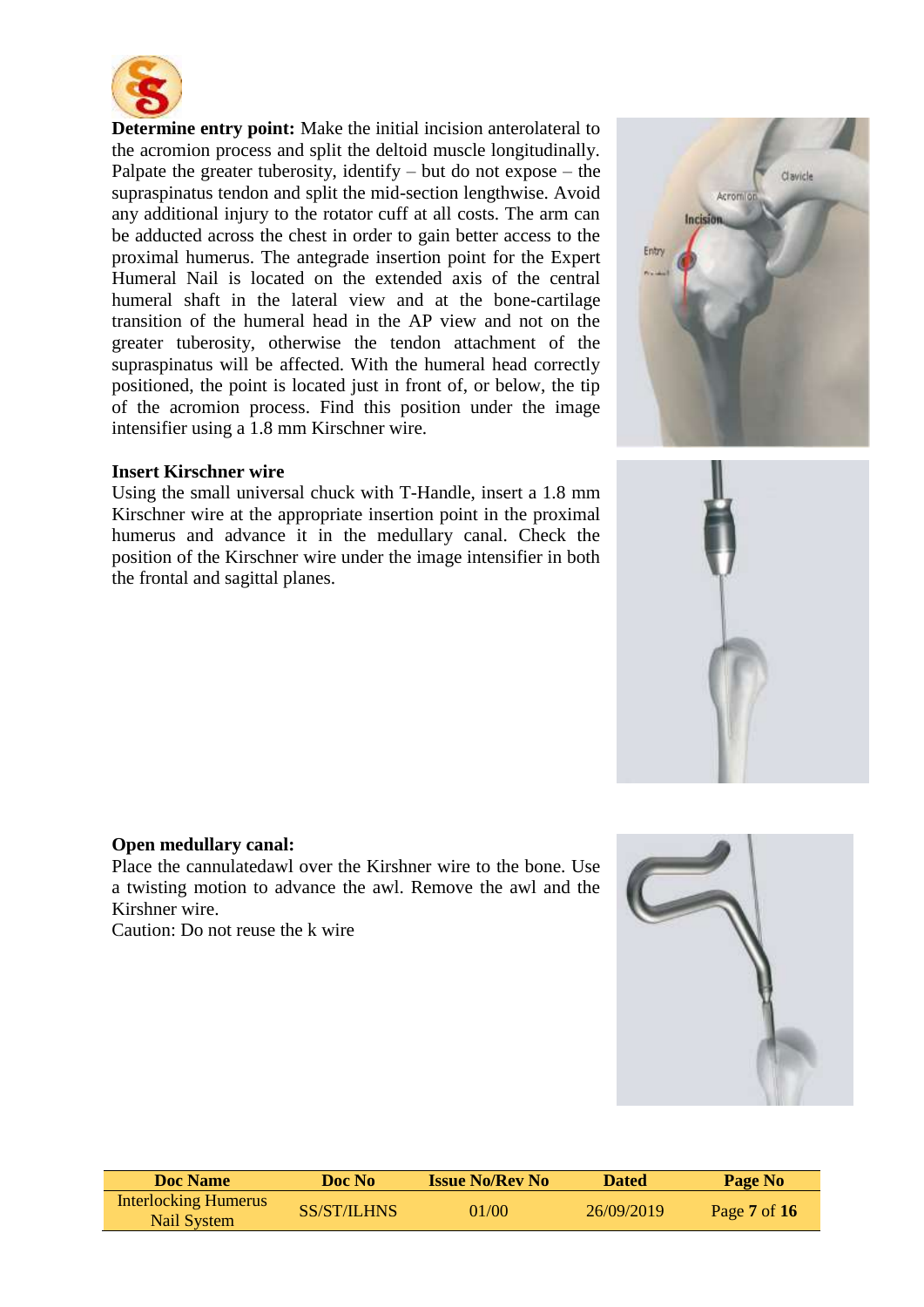

#### **Assemble the Nail Holder/Proximal Jig instruments:**

Insert the Nail holding bolt into Nail Holder/Jig and manually turn the appropriate length or Proximal Humerus Nail onto the Nail Holding Bolt. Connect the nail to the Nail Holder/Jig, apex of the nail bend pointing away from the Nail Holder/Jig. Thread the nail holding bolt fully into the nail and secure the assembly with the hexagonal T spanner



#### **Insert the nail**:

Insert the nail into the Humerus using a twisting hand motion. Verify fracture reduction and monitor nail passage across the fracture under image intensification. Use the nail as a reduction tool while keeping the patient's elbow steady to counter any distraction forces. If needed, thread the Impactor Head on to the nail holding bolt. Use light, controlled blows of the Hammer to seat the nail. Insert the nail until the proximal end is slightly countersunk beneath the superior surface of the proximal Humerus.

Use the hammer to seat the nail.



| Doc Name                                   | Doc No      | <b>Issue No/Rev No</b> | <b>Dated</b> | Page No      |
|--------------------------------------------|-------------|------------------------|--------------|--------------|
| <b>Interlocking Humerus</b><br>Nail System | SS/ST/ILHNS | 01/00                  | 26/09/2019   | Page 8 of 16 |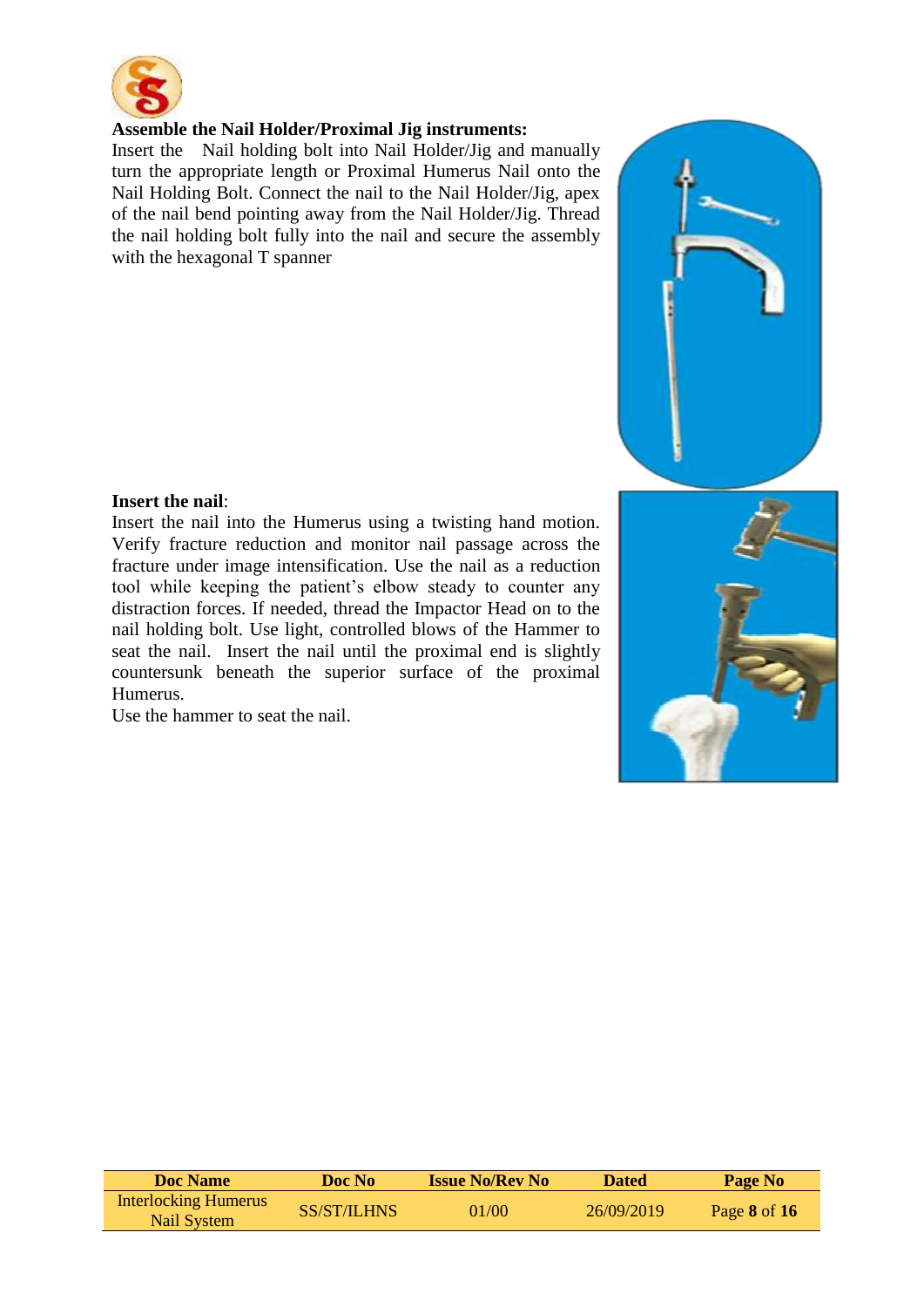

Confirm fracture reduction, keeping the Nail holder/jig oriented laterally. Determine the proximal locking configuration for the Humerus Nail. Place the arm in neutral rotation to minimize tension on the axillary nerve .Consider an open approach to help avoid injury to the surrounding neurovascular structures and soft tissues. Insert the Protection Sleeve and Trocar through the "STATIC" or "OBLIQUE" hole in the Nail Holder/Jig.



Remove the insertion assembly and insert an End Cap if required

Insert the Interlocking Screw 3.5mm

A second transverse Interlocking Screw may be inserted through the Static hole



## **DISTAL LOCKING- FREE HAND:**

While maintaining fracture reduction, orient the image intensifier for an AP view of the distal Humerus and make a longitudinal skin incision over the superior distal locking hole being targeted. Bluntly dissect through the biceps muscle to the bone. Confirm reduction. Align the image intensifier with the hole in the nail until a perfect circle is visible in the center of the screen. Place a scalpel blade on the skin to determine the incision point and make an incision using open technique. Under image intensification, insert the tip of the 2.2 mm Drill Bit for 6mm & 7mm Nail and 2.7mm Drill bit for 8mm Nail through the incision. Place the drill bit oblique to the X -ray beam until the tip is centered in the locking hole. Be sure to use a sharp drill bit to prevent slippage and ensure accuracy.



Incorrect (oblique hole) Correct (round hole)

Determine incision point. Position the 2.2/2.7mmDrill Bit.

| Doc Name                                   | Doc No-            | <b>Issue No/Rev No</b> | <b>Dated</b> | Page No          |
|--------------------------------------------|--------------------|------------------------|--------------|------------------|
| <b>Interlocking Humerus</b><br>Nail System | <b>SS/ST/ILHNS</b> | 01/00                  | 26/09/2019   | Page $9$ of $16$ |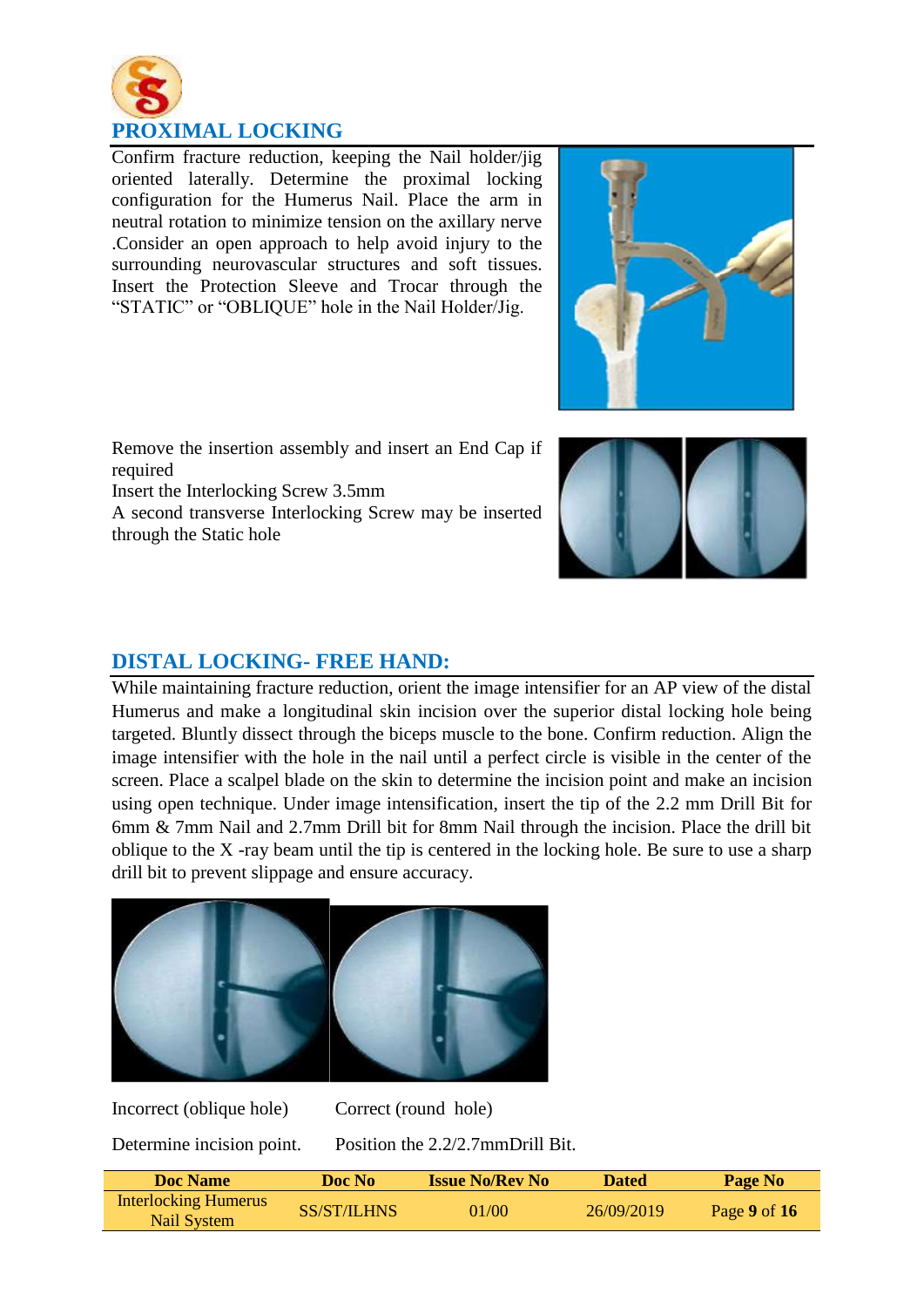

## **DISTAL LOCKING- FREE HAND**

Tilt the drill chuck handle until the drill bit is in line with the beam and appears as a radiopaque solid circle in the center. The drill bit will nearly all the locking hole image. Hold the drill in this position and drill through both cortices. Measure for Interlocking Screw length using the Long Depth Gauge. Pressing the sleeve to the bone, grasp the far cortex with the hook of the Long Depth Gauge. Read the scale against the top of the depth gauge to determine the appropriate Interlocking Screw length. Insert the Interlocking Screw in a freehand fashion using the Long Hexagonal Screwdriver of 3.5mm .Option of using hexagonal screw driver with Quick coupling sleeve 3.5mm is also available to hold the interlocking screw firmly. Verify Interlocking Screw length under image intensification. If needed (e .g osteopenia, short distal fragment), a second distal Interlocking Screw may be inserted using the same technique



| Doc Name                                   | Doc No      | <b>Issue No/Rev No</b> | <b>Dated</b> | Page No           |
|--------------------------------------------|-------------|------------------------|--------------|-------------------|
| <b>Interlocking Humerus</b><br>Nail System | SS/ST/ILHNS | 01/00                  | 26/09/2019   | Page $10$ of $16$ |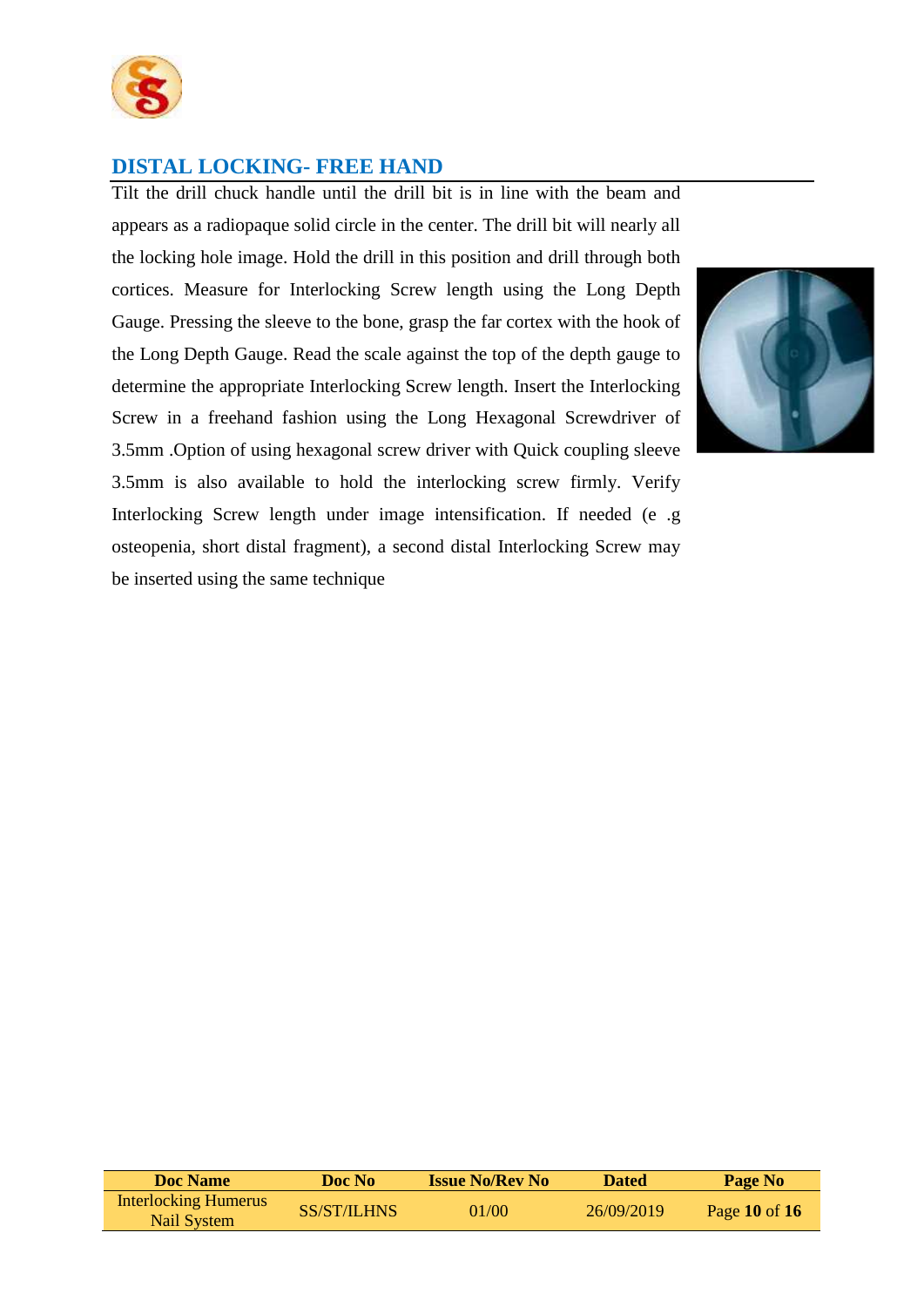

## **NAIL REMOVAL TECHNIQUE:**

- 1. Remove the Interlocking Screws Connect the Nail holding bolt and Nail Holder/Jig to the nail before removing the last Interlocking Screw. This will prevent the nail from rotating in the medullary canal during assembly of the Extractor instruments to the nail. Use the Long Hexagonal Screwdriver 3.5mm or Screw Driver with quick coupling sleeve 3.5m to remove the Interlocking Screws. Remove the nail:
- 2. Thread the Extractor Rod onto the end of the Nail Holding Bolt. Remove the nail using the Slide Hammer with Ram. Remove the Locking Screw and Nail.

**Note:** The final decision of removing the implants shall be taken by the operating surgeon only. It is recommended that the implant used as an aid for healing should be removed once its service is over after proper consultation and examination by the operating surgeon in final follow up, particularly in younger and more active patients







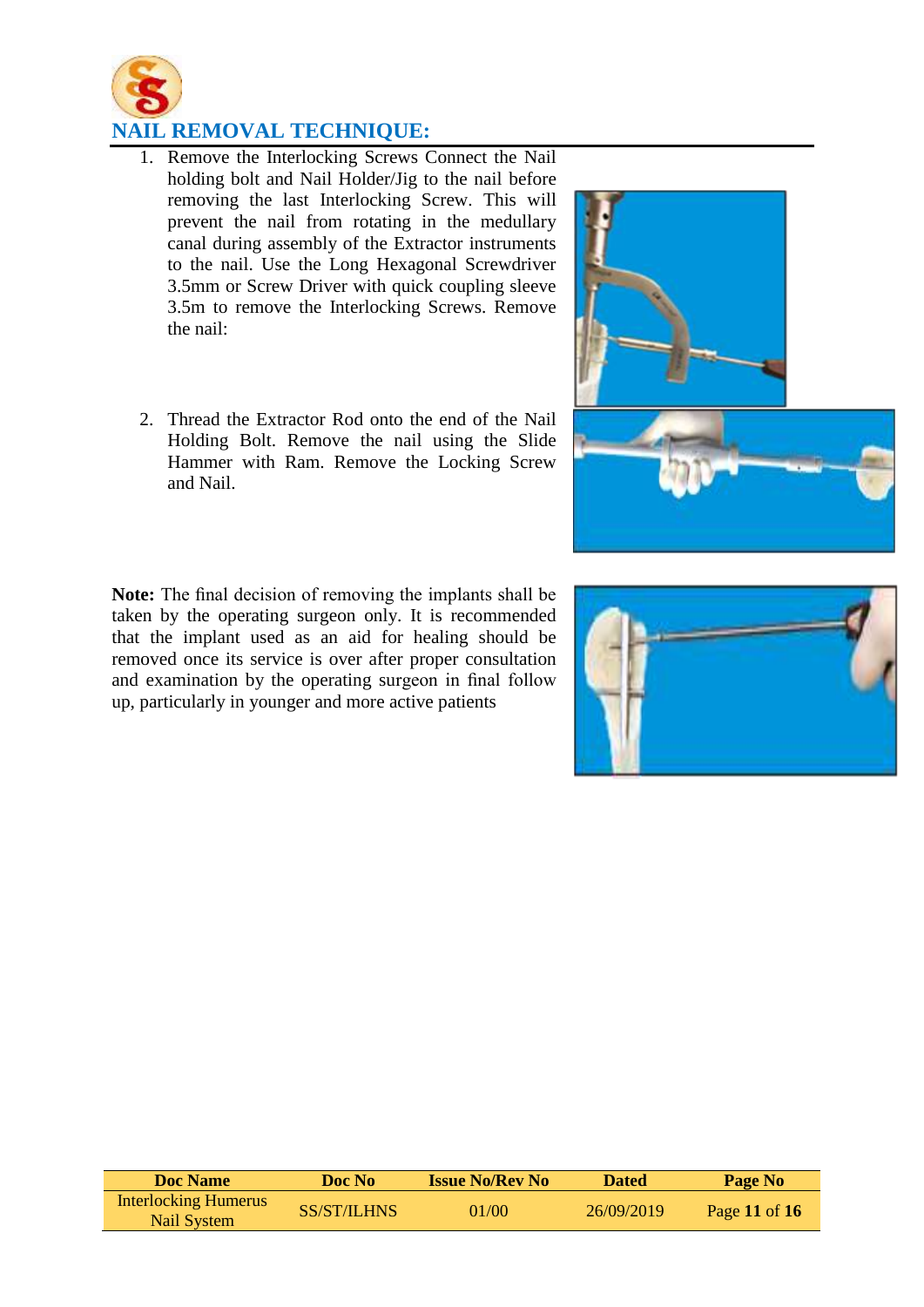

**USED IMPLANTS:**Used implants which appear un-damaged may have internal and/or external defects. It is possible that individual stress analysis of each part fail to reveal the accumulated stress on the metals as a result of use within the body. This may lead ultimately to implant failure after certain point of time due to metal fatigue. Therefore reuses of implants are strictly not recommended.

**DISPOSAL OF USED IMPLANTS**: Every used or removed implant must be discarded after use and must never be re- used. It should be bent or scratched & then disposed of properly so that it becomes unfit for reuse. While disposing it off, it should be ensured that the discarded implant does not pose any threat to children, stray animals and environment. Dispose of the implants as per applicable medical practices and local, state and country specific regulatory requirement of Bio Medical Waste rules.

#### **MRI SAFETY INFORMATION:**

Samay Surgicalimplants are manufactured from Titanium Grade 5 and SS 316L material and both are non-magnetic material, hence it do not pose any safety risk. Patients should be directed to seek a medical opinion before entering potentially adverse environments that could affect the performance of the implants, such as electromagnetic or magnetic field or including a magnetic resonance environment. - Doctor shall conduct a Risk Benefit Analysis before directing the patient to enter electromagnetic or magnetic fields or including a magnetic resonance environment.

Samay Surgical implants has not been evaluated for safety and compatibility in the MR environment but on the basis of literature study below mentioned points can be taken care during MRI The minimum recommended time after the implantation that allows patients to safely undergo MRI examination or allowing the patient or an individual to enter the MRI environment is 6 (six) weeks. The maximum recommended time limit for MRI examination in patients implanted with the evaluated device is 30 min with a scanner operating at 1.5T (Tesla) or less.

## **PACKAGING MATERIAL DISPOSAL:**

The packaging material of this device is made of LDPE and therefore if swallowed, may cause choking Hazards. Therefore, it should be disposed of in such ways that keep out of reach of children and stray animals.

| Doc Name                                   | Doc No      | <b>Issue No/Rev No</b> | <b>Dated</b> | Page No       |
|--------------------------------------------|-------------|------------------------|--------------|---------------|
| <b>Interlocking Humerus</b><br>Nail System | SS/ST/ILHNS | 01/00                  | 26/09/2019   | Page 12 of 16 |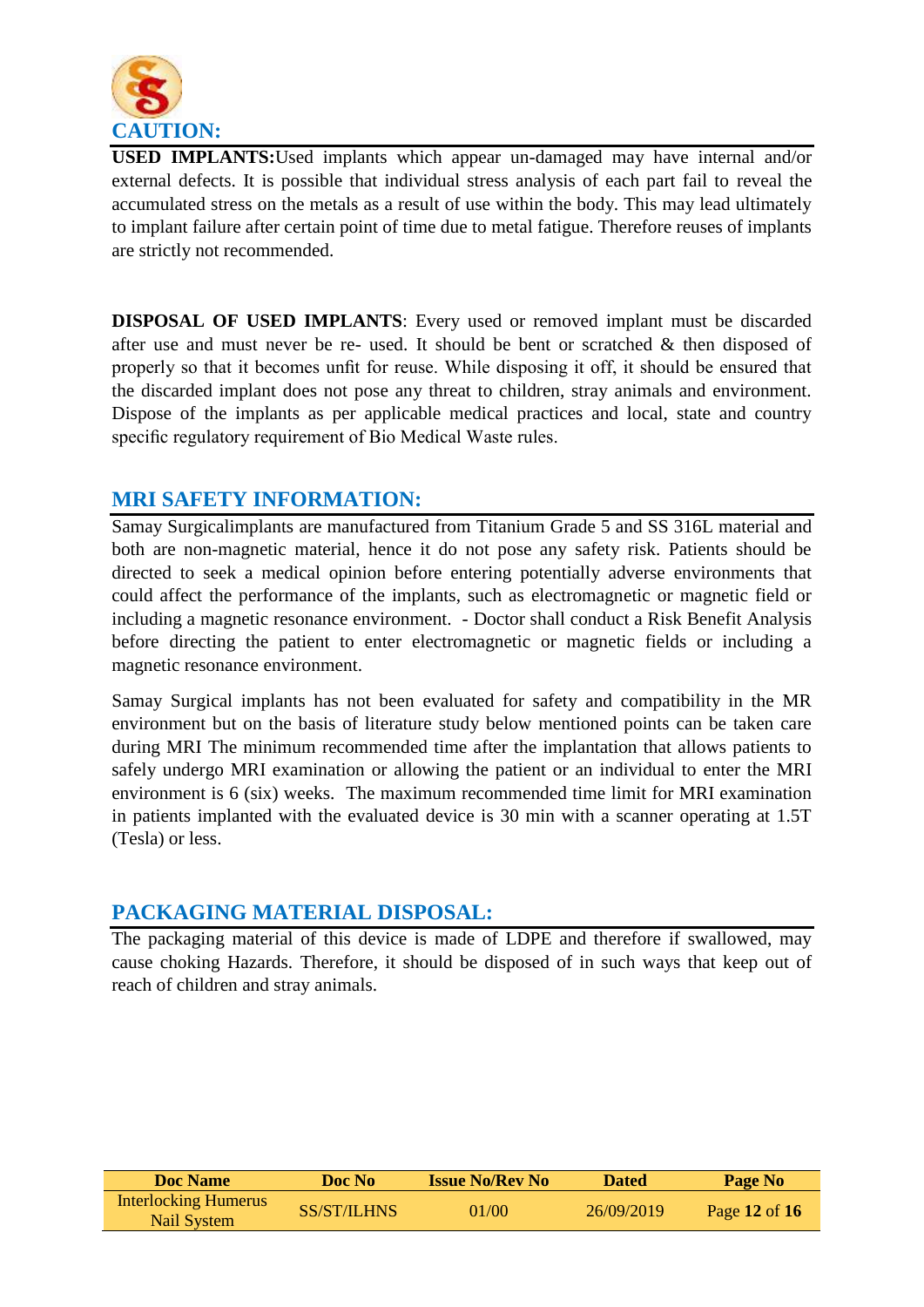

| <b>PRODUCT NAME</b>                          | <b>SS316L</b><br><b>CATALOG</b><br>NO. | TITANIUM<br><b>CATALOG</b><br>NO, | <b>LENGTH</b>   | <b>DIAMETER</b> |
|----------------------------------------------|----------------------------------------|-----------------------------------|-----------------|-----------------|
|                                              | SS 203-020                             | TT 203-020                        | 20 cm           | ø 6.0           |
| Inter-Locking Humerus Nail (Solid) (6.0 mm)  | SS 203-022                             | $\overline{\text{TT}}$ 203-022    | 22 cm           | ø 6.0           |
|                                              | SS 203-024                             | TT 203-024                        | 24 cm           | ø 6.0           |
|                                              | SS 203-026                             | TT 203-026                        | 26 cm           | ø 6.0           |
|                                              | SS 203-028                             | TT 203-028                        | 28 cm           | ø 6.0           |
|                                              | SS 203-030                             | TT 203-030                        | 30 cm           | ø 6.0           |
|                                              | SS 203-120                             | TT 203-120                        | 20 cm           | ø 7.0           |
| Inter-Locking Humerus Nail (Solid) (7.0 mm)  | SS 203-122                             | TT 203-122                        | 22 cm           | ø 7.0           |
|                                              | SS 203-124                             | TT 203-124                        | 24 cm           | ø 7.0           |
|                                              | SS 203-126                             | TT 203-126                        | 26 cm           | ø 7.0           |
|                                              | SS 203-128                             | TT 203-128                        | 28 cm           | ø 7.0           |
|                                              | SS 203-130                             | TT 203-130                        | 30 cm           | ø 7.0           |
|                                              | SS 203-220                             | TT 203-220                        | 20 cm           | ø 8.0           |
| Inter-Locking Humerus Nail (Solid) (8.0 mm)  | SS 203-222                             | TT 203-222                        | 22 cm           | ø 8.0           |
|                                              | SS 203-224                             | TT 203-224                        | 24 cm           | ø 8.0           |
|                                              | SS 203-226                             | TT 203-226                        | 26 cm           | ø 8.0           |
|                                              | SS 203-228                             | TT 203-228                        | 28 cm           | ø 8.0           |
|                                              | SS 203-230                             | TT 203-230                        | 30 cm           | ø 8.0           |
| Inter-Locking Humerus Nail (Cannulated) (6.0 | SS 204-020                             | TT 204-020                        | 20 cm           | ø 6.0           |
| mm)                                          | SS 204-022                             | TT 204-022                        | 22 cm           | ø 6.0           |
|                                              | SS 204-024                             | TT 204-024                        | 24 cm           | ø 6.0           |
|                                              | SS 204-026                             | TT 204-026                        | 26 cm           | ø 6.0           |
|                                              | SS 204-028                             | TT 204-028                        | 28 cm           | ø 6.0           |
|                                              | SS 204-030                             | TT 204-030                        | 30 cm           | ø 6.0           |
| Inter-Locking Humerus Nail (Cannulated) (7.0 | SS 204-120                             | TT 204-120                        | $20 \text{ cm}$ | ø 7.0           |
| mm)                                          | SS 204-122                             | TT 204-122                        | 22 cm           | ø 7.0           |
|                                              | SS 204-124                             | TT 204-124                        | 24 cm           | ø 7.0           |
|                                              | SS 204-126                             | $T$ $T$ 204-126                   | 26 cm           | ø 7.0           |
|                                              | SS 204-128                             | TT 204-128                        | 28 cm           | Ø I.U           |
|                                              | SS 204-130                             | TT 204-130                        | 30 cm           | ø 7.0           |
| Inter-Locking Humerus Nail (Cannulated) (8.0 | SS 204-220                             | TT 204-220                        | 20 cm           | ø 8.0           |
| mm)                                          | SS 204-222                             | TT 204-222                        | 22 cm           | ø 8.0           |
|                                              | SS 204-224                             | TT 204-224                        | 24 cm           | ø 8.0           |
|                                              | SS 204-226                             | TT 204-226                        | 26 cm           | ø 8.0           |
|                                              | SS 204-228                             | TT 204-228                        | 28 cm           | ø 8.0           |
|                                              | SS 204-230                             | TT 204-230                        | 30 cm           | ø 8.0           |

| <b>Doc</b> Name                            | Doc No             | <b>Issue No/Rev No</b> | <b>Dated</b> | Page No       |
|--------------------------------------------|--------------------|------------------------|--------------|---------------|
| <b>Interlocking Humerus</b><br>Nail System | <b>SS/ST/ILHNS</b> | 01/00                  | 26/09/2019   | Page 13 of 16 |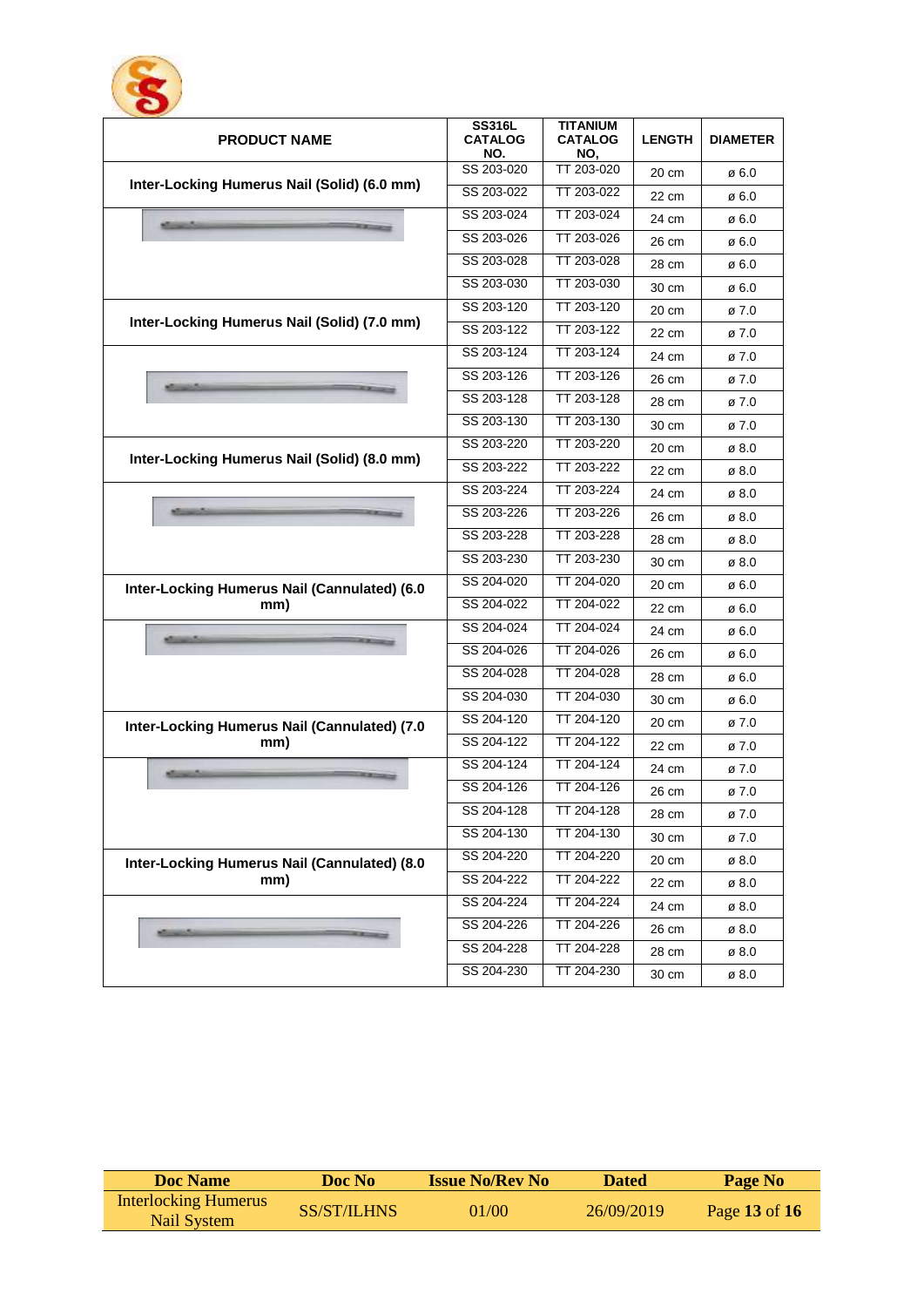

| Code No.<br><b>S.S. 316L</b> | Code No.<br><b>Titanium</b> | Length           |
|------------------------------|-----------------------------|------------------|
| <b>SS 212-118</b>            | TT 212-118                  | 18 <sub>mm</sub> |
| SS 212-120                   | TT 212-120                  | 20 <sub>mm</sub> |
| SS 212-122                   | TT 212-122                  | 22mm             |
| SS 212-124                   | TT 212-124                  | 24mm             |
| SS 212-126                   | TT 212-126                  | 26 <sub>mm</sub> |
| SS 212-128                   | TT 212-128                  | 28 <sub>mm</sub> |
| SS 212-130                   | TT 212-130                  | 30 <sub>mm</sub> |
| SS 212-132                   | TT 212-132                  | 32mm             |
| SS 212-134                   | TT 212-134                  | 34 <sub>mm</sub> |
| SS 212-136                   | TT 212-136                  | 36mm             |
| SS 212-138                   | TT 212-138                  | 38 <sub>mm</sub> |
| SS 212-140                   | TT 212-140                  | 40 <sub>mm</sub> |
| SS 212-142                   | TT 212-142                  | 42mm             |
| SS 212-144                   | TT 212-144                  | 44mm             |
| SS 212-146                   | TT 212-146                  | 46mm             |
| SS 212-148                   | TT 212-148                  | 48mm             |
| SS 212-150                   | TT 212-150                  | 50mm             |

## 2.9mm Inter-Locking Screw



## 3.4mm Inter-Locking Screw



| Code No.<br><b>S.S. 316L</b> | Code No.<br><b>Titanium</b> | Length           |  |
|------------------------------|-----------------------------|------------------|--|
| SS 212-018                   | TT 212-018                  | 18 <sub>mm</sub> |  |
| SS 212-020                   | TT 212-020                  | 20mm             |  |
| SS 212-022                   | TT 212-022                  | 22mm             |  |
| SS 212-024                   | TT 212-024                  | 24mm             |  |
| SS 212-026                   | TT 212-026                  | 26mm             |  |
| SS 212-028                   | TT 212-028                  | 28 <sub>mm</sub> |  |
| SS 212-030                   | TT 212-030                  | 30mm             |  |
| SS 212-032                   | TT 212-032                  | 32mm             |  |
| SS 212-034                   | TT 212-034                  | 34mm             |  |
| SS 212-036                   | TT 212-036                  | 36mm             |  |
| SS 212-038                   | TT 212-038                  | 38mm             |  |
| SS 212-040                   | TT 212-040                  | 40mm             |  |
| SS 212-042                   | TT 212-042                  | 42mm             |  |
| SS 212-044                   | TT 212-044                  | 44mm             |  |
| SS 212-046                   | TT 212-046                  | 46mm             |  |
| SS 212-048                   | TT 212-048                  | 48mm             |  |
| SS 212-050                   | TT 212-050                  | 50mm             |  |

| <b>Doc</b> Name                            | Doc No      | <b>Issue No/Rev No</b> | <b>Dated</b> | Page No       |
|--------------------------------------------|-------------|------------------------|--------------|---------------|
| <b>Interlocking Humerus</b><br>Nail System | SS/ST/ILHNS | 01/00                  | 26/09/2019   | Page 14 of 16 |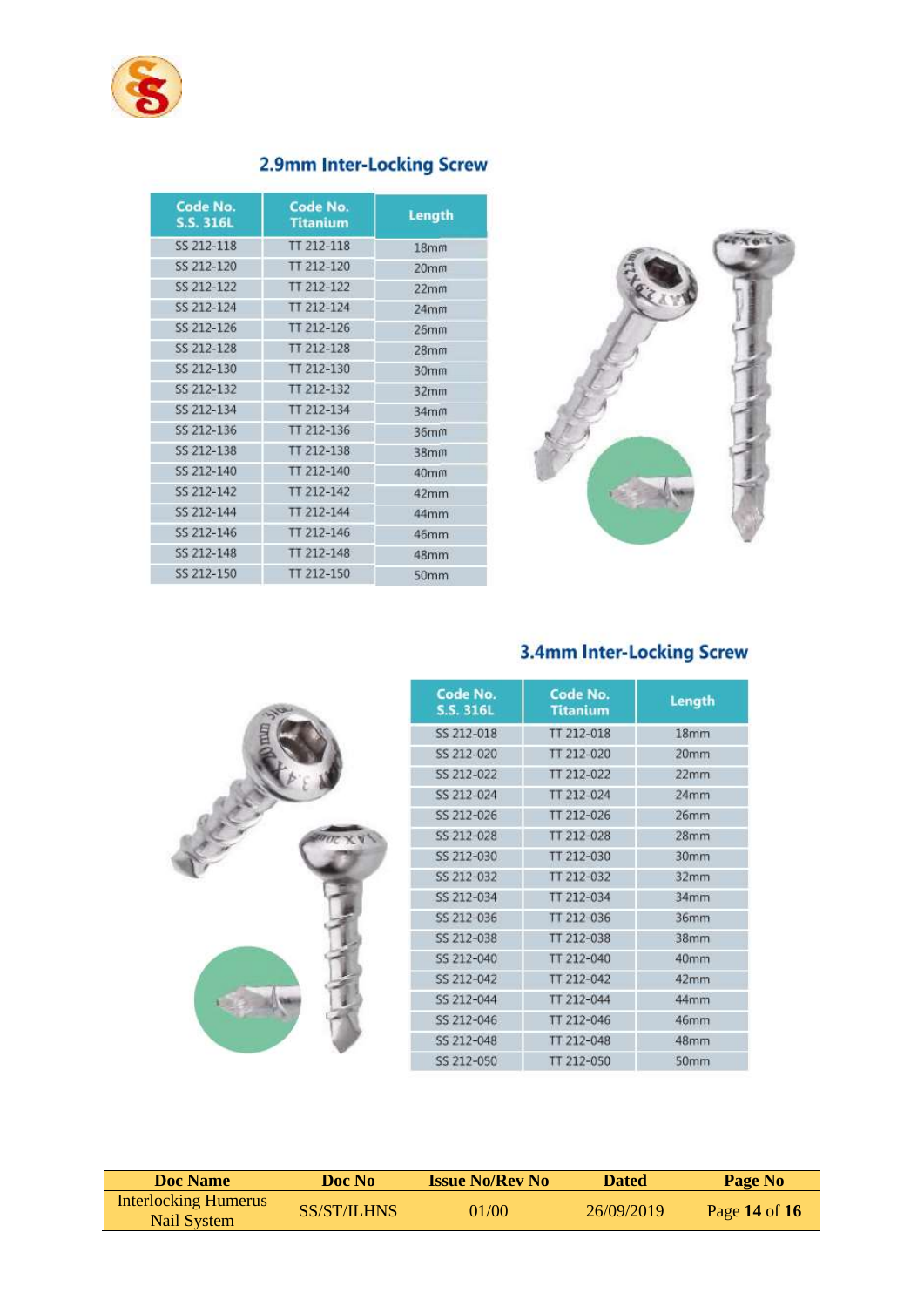



## 3.9mm Inter-Locking Screw

| Code No.<br><b>S.S. 316L</b> | Code No.<br><b>Titanium</b> | Length           |
|------------------------------|-----------------------------|------------------|
| SS 213-018                   | TT 213-018                  | 18 <sub>mm</sub> |
| SS 213-020                   | TT 213-020                  | 20 <sub>mm</sub> |
| SS 213-022                   | TT 213-022                  | 22mm             |
| SS 213-024                   | TT 213-024                  | 24 <sub>mm</sub> |
| SS 213-026                   | TT 213-026                  | 26mm             |
| SS 213-028                   | TT 213-028                  | 28mm             |
| SS 213-030                   | TT 213-030                  | 30mm             |
| SS 213-032                   | TT 213-032                  | 32mm             |
| SS 213-034                   | TT 213-034                  | 34mm             |
| SS 213-036                   | TT 213-036                  | 36mm             |
| SS 213-038                   | TT 213-038                  | 38mm             |
| SS 213-040                   | TT 213-040                  | 40mm             |
| SS 213-042                   | TT 213-042                  | 42mm             |
| SS 213-044                   | TT 213-044                  | 44mm             |
| SS 213-046                   | TT 213-046                  | 46mm             |
| SS 213-048                   | TT 213-048                  | 48mm             |
| SS 213-050                   | TT 213-050                  | 50mm             |

| Doc Name                                   | Doc No      | <b>Issue No/Rev No</b> | <b>Dated</b> | Page No       |
|--------------------------------------------|-------------|------------------------|--------------|---------------|
| <b>Interlocking Humerus</b><br>Nail System | SS/ST/ILHNS | 01/00                  | 26/09/2019   | Page 15 of 16 |